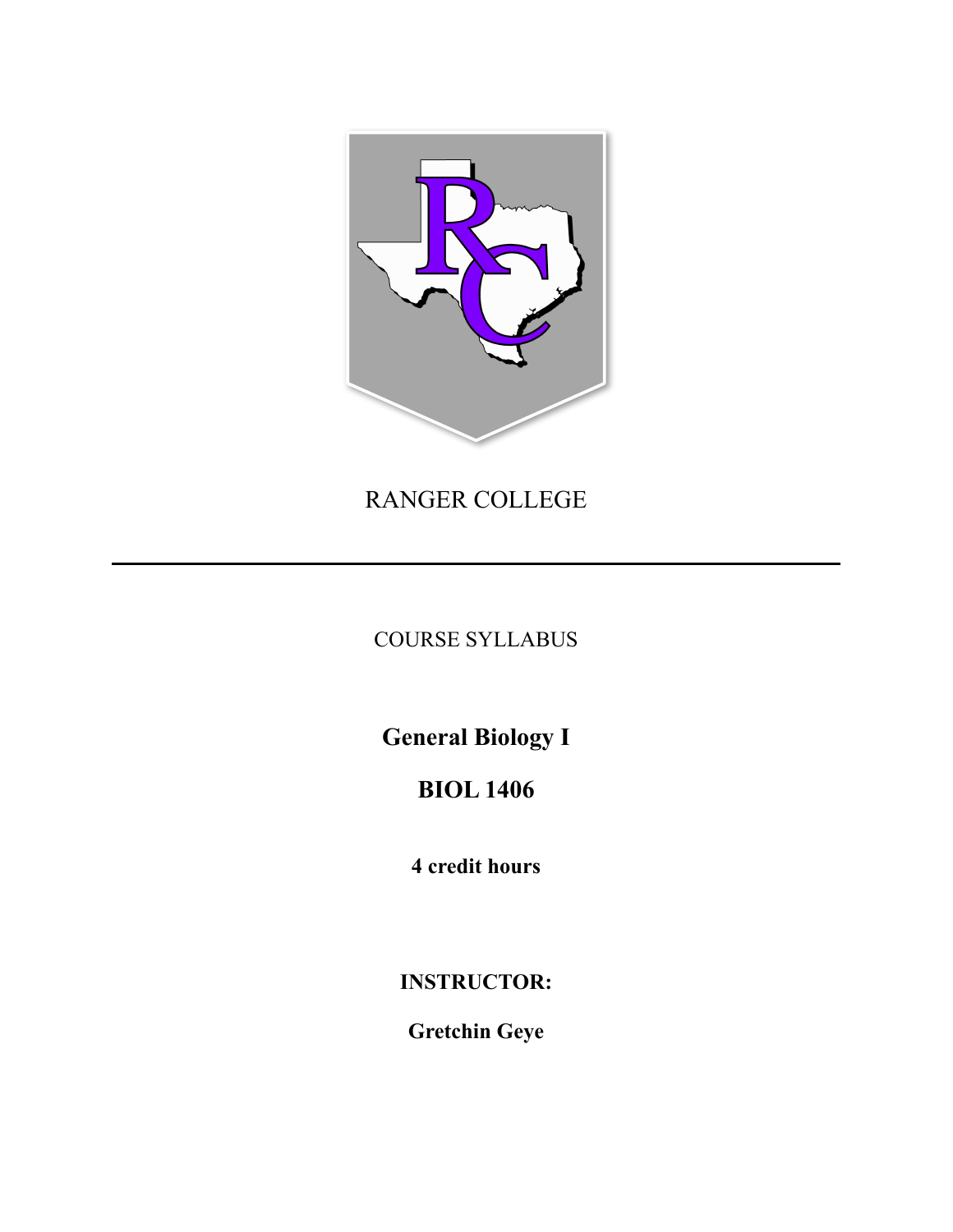| <b>INSTRUCTOR:</b> Gretchin Geye |                                                                          |
|----------------------------------|--------------------------------------------------------------------------|
| EMAIL:                           | ggeye@rangercollege.edu (best method of contact)                         |
| OFFICE:                          | Brown County Campus – no office                                          |
| PHONE:                           | 325-641-5627                                                             |
| HOURS:                           | I am available Monday - Saturday from 9AM until 7PM, by email & can talk |
|                                  | to you through Google Hangout or even FaceTime if you need more help.    |

#### **I. Texas Core Curriculum Statement of Purpose**

Through the Texas Core Curriculum, students will gain a foundation of knowledge of human cultures and the physical and natural world, develop principles of personal and social responsibility for living in a diverse world, and advance intellectual and practical skills that are essential for all learning.

#### **II. Course Description**

Fundamental principles of living organisms will be studied, including physical and chemical properties of life, organization, function, evolutionary adaptation, and classification. Concepts of cytology, reproduction, genetics, and scientific reasoning are included.

# **III. Required Background or Prerequisite**

Passing score on TSI Reading section or equivalent alternate test is recommended.

#### **IV. Required Textbook and Course Materials**

# **YOUR TEXTBOOK IS INCLUDED IN IncludEd (UNLESS YOU ARE DUAL**

**CREDIT)!!! You will not receive a hard copy of the text, but will have the option to order a loose-leaf copy once you have registered for the McGraw-Hill Connect website. The easiest and fastest method to get access to Connect is to go to "Start Here!", select "Get To Know Connect" and you will be taken to the website where you will register, pay for the Connect access & get started.** 

Connect Access Card for Biology: Concepts and Investigations

Hoefnagels 5e: Connect AC (2 semester) – 9781264354085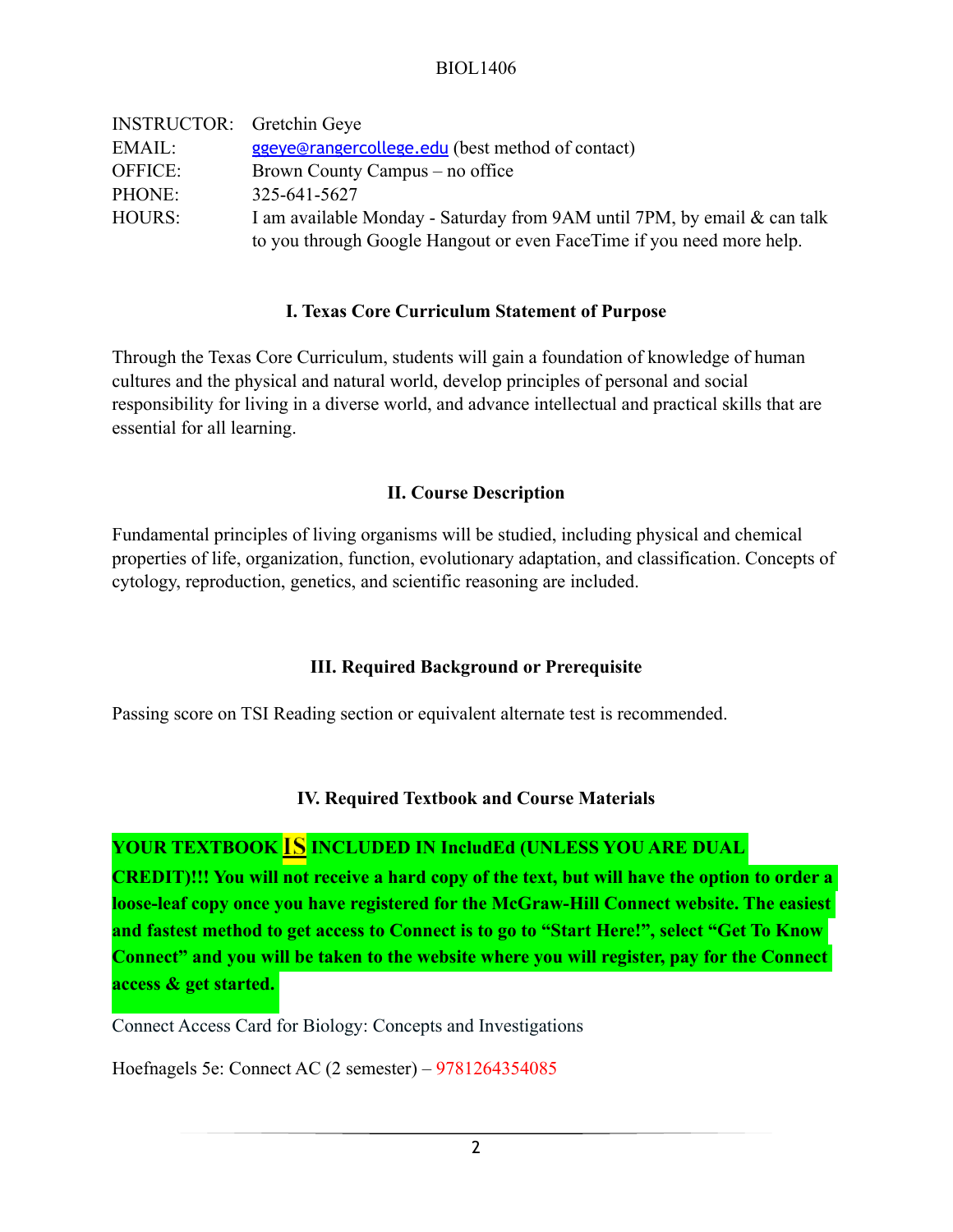## **V. Course Purpose**

Life Science courses focus on describing, explaining and predicting natural phenomena using the scientific method. Courses involve the understanding of interactions among natural phenomena and the implications of scientific principles on the physical world and on human experiences.

## **VI. Learning Outcomes**

1. Describe the process of science as a way to understand the natural world.

2. Describe the cell as the basic unit of life.

 3. Describe the major metabolic pathways in cellular respiration and photosynthesis, and the role of enzymes and high-energy molecules, such as ATP, in these processes.

- 4. Describe the structure and expression of the genetic material in living organisms.
- 5. Describe the process of cellular division.
- 6. Describe the mechanics of passing characteristics from parent to offspring.
- 7. Describe the mechanism of organic evolution and adaptation.

#### **VII. Core Objectives**

This course meets the following of the six Core Objectives established by Texas:

- ☒ **Critical Thinking Skills (CT)** Creative thinking, innovation, inquiry, and analysis; evaluation and synthesis of information
- ☒ **Communication Skills (COM)** effective development, interpretation and expression of ideas through written, oral, and visual communication
- ☒ **Empirical and Quantitative Skills (EQS)** The manipulation and analysis of numerical data or observable facts resulting in informed conclusions
- $\boxtimes$  **Teamwork (TW)** The ability to consider different points of view and to work effectively with others to support a shared purpose or goal
- ☐ **Social Responsibility (SR)** Intercultural competence, knowledge of civic responsibility, and the ability to engage effectively in regional, national, and global communities
- ☐ **Personal Responsibility (PR)** The ability to connect choices, actions, and consequences to ethical decision-making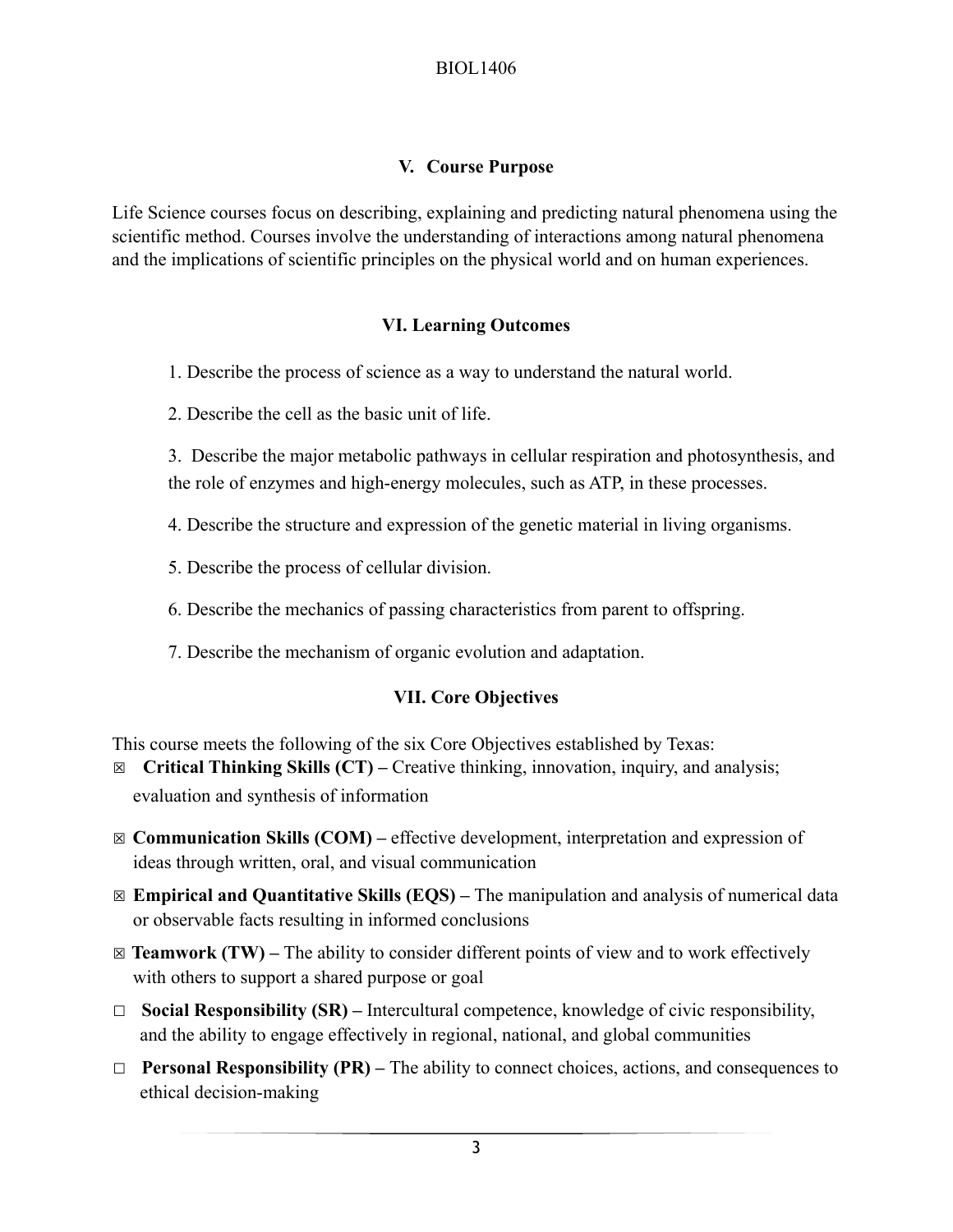# **VIII. Methods of Instruction**

Reading/lectures/notes

Online practice, homework

LearnSmart with Connect Lab Access

Labs in which major biological principles will be demonstrated by examination of specimens, conducting experiments and viewing videos virtually.

## **IX. Methods of Assessment**

Exams will consist of multiple choice and short answer questions and will cover all material discussed in class or in reading assignments. Each question will be graded as correct or incorrect in accordance with information in the text, lectures and readings. Exam grades will be taken as the points correct.

There will be NO MAKEUP EXAMS.

ONE LAB & 3 HOMEWORK (Practice/Learn Smart) will be dropped on the last day of class. (THIS REPRESENTS YOUR EXTRA CREDIT…there will be no other extra credit opportunities.)

The course grade will be computed as follows:

| <b>LEARN SMART</b> | 15%   |
|--------------------|-------|
| DISCUSSION BOARDS  | $5\%$ |
| EXAMS              | 30%   |
| LAB                | 25%   |
| FINAL EXAM         |       |

Letter grades will be assigned as follows:

Grading scale:  $A = 90-100\%$  B = 80-89 C = 70-79 D = 60-69 F = Below 60

4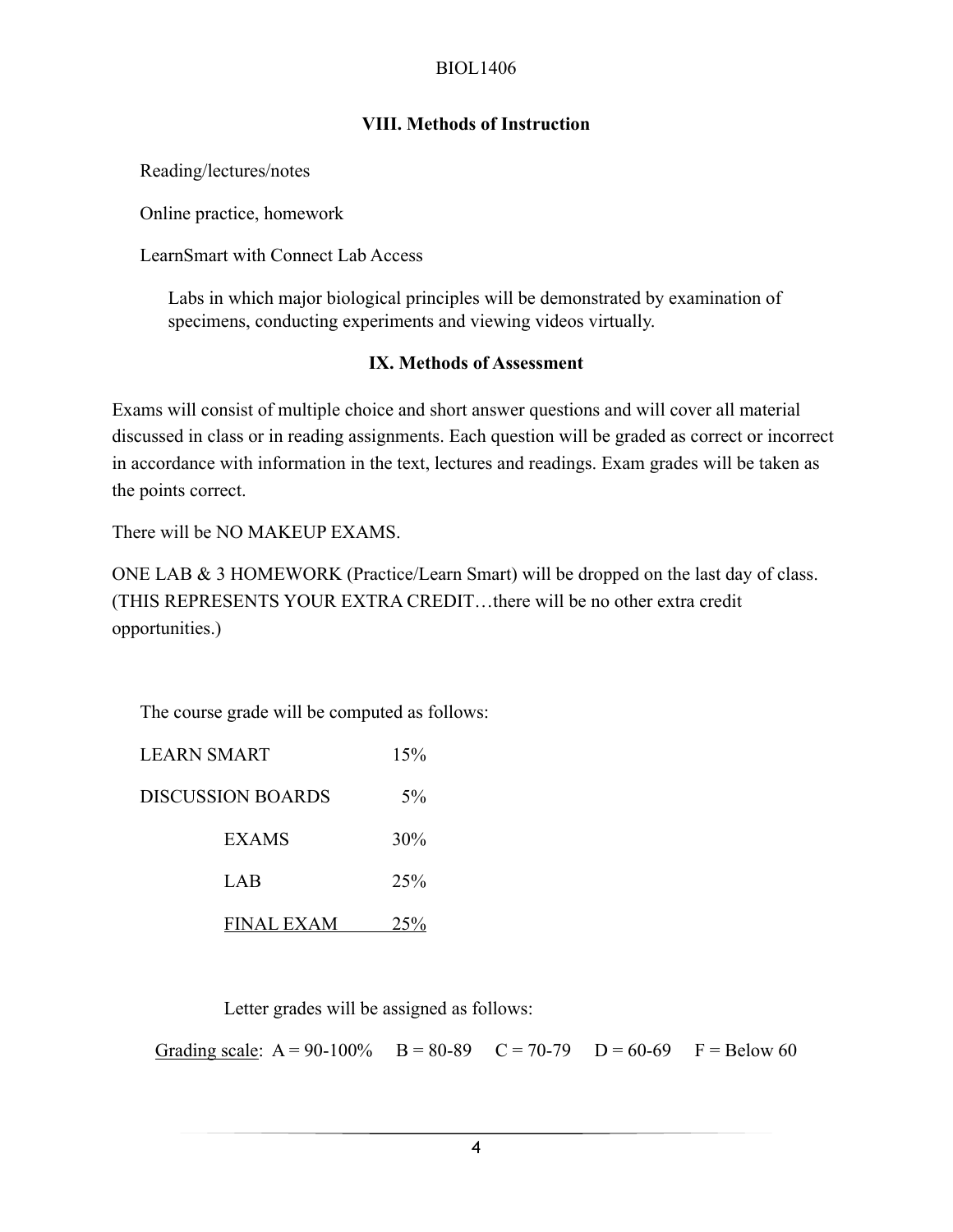# **X. Course/Classroom Policies**

- 1) THE FINAL EXAM MUST BE PROCTORED!!!! This means that you will either need to come to one of the Ranger College campuses to take the exam OR use the online proctoring website ProctorU. You can find a link to ProctorU on blackboard. The FINAL EXAM IS COMPREHENSIVE (over all content).
- 2) It is important that you understand there is both a LECTURE COMPONENT (75%) and a LAB COMPONENT (25%), however, your grade will be ONE grade as a combination of both. You will need to be very diligent in staying on top of both parts. Please check the calendar weekly to keep up with assignments and their due dates.
- 3) YOUR TEXTBOOK **IS** INCLUDED IN IncludEd (UNLESS YOU ARE DUAL CREDIT)!!! You MUST register through blackboard so that you will have access to the CONNECT site (with LABS), if you have trouble connecting to this please email me. The BEST way to assure you are getting the correct version of the electronic text is to go through your blackboard!! Click on the very first assignment "Get To Know Connect".

{ Connect Access Card for Biology: Concepts and Investigations

Hoefnagels 5e: Connect AC (2 semester) – 9781264354085}

Instructions for connecting are ON BLACKBOARD!

4) All assignments and exams are open at the beginning of the semester, therefore you may work at your own pace EXCEPT that assignments/labs/tests **DO HAVE DUE DATES** that will be strictly adhered to. All Learn Smart & Learn Smart Labs will auto-submit at the due date!!! Please pay attention to all due dates. Due to the fact that ALL Exams/ Assignments are available at the beginning of the semester, you may NOT take an exam late! If you have an excused absence (athletic events and birthday parties are not excused events…you know about these ahead of time, plan accordingly) you may take the exam for a reduced grade! These are included in the syllabus, the calendar & there will be weekly announcements with due dates as well. **FINAL EXAM may NOT be taken early,** per Ranger College policy.